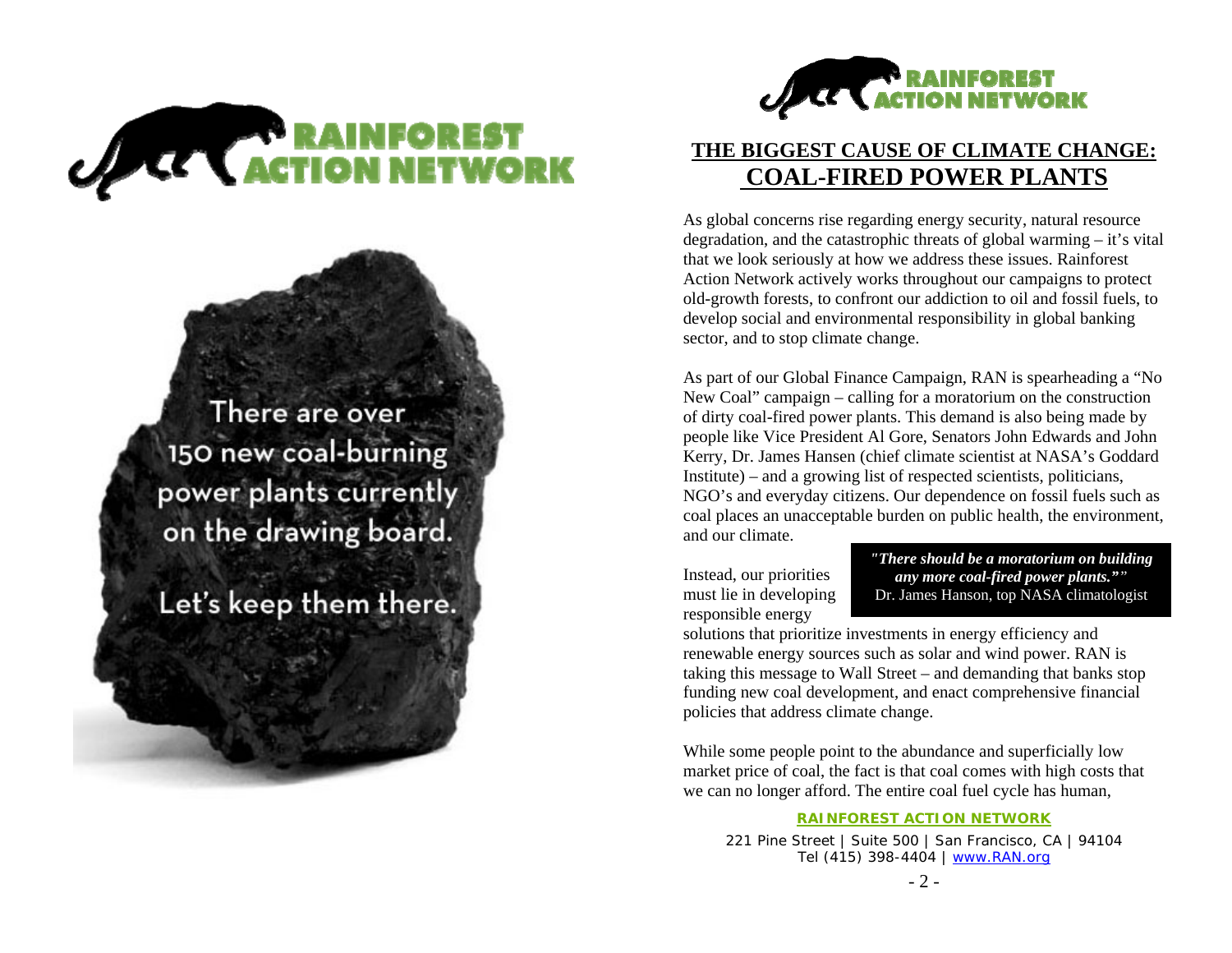

environmental, and economic ramifications that make it a dirty technology that should be thrown into the dustbin of history. From the destruction of entire mountaintops in Appalachia for mining to the hundreds of millions of tons carbon dioxide, mercury, and other toxic pollutants emitted from power plants – coal destroys ecosystems, communities, water, clean air, and our climate at every step. And as the urgency of action to slow global warming steps up, C02 intensive industries like coal will face increasingly stricter regulations and costs – making coal not just environmentally and socially reprehensible, but economically irresponsible as well.

### **SOME BASIC FACTS ON COAL**

The realities of coal are very connected to economic and environmental justice issues. While slick TV ads hype the notion of "clean coal" – the fact is that every aspect of coal's lifecycle is dirty. Almost invariably, the destructive impacts from coal are tied to communities that are traditionally poor and marginalized. While the corporations responsible for the use of coal earn soaring profits, the people actually working and living near coal mines, refineries, and power plants are often some of the poorest in the nation, and subject to the worst health and environmental impacts. For them, there is no such thing as "clean coal".

The US holds large reserves of coal, some of the largest in the world. While the coal industry often markets the rosy notion that we enough coal "to last 250 years or more" – what that notion doesn't consider is the economic, social, environmental, and technological impacts in mining that coal. Many experts believe we are nearing a period of "Peak Coal" (akin to Peak Oil) – where the easiest-to-mine coal has already been removed (already at huge social and environmental costs), and what is left will be much harder and costlier to extract. Some of that coal may be buried too deep to be economically viable,

#### **RAINFOREST ACTION NETWORK**

221 Pine Street | Suite 500 | San Francisco, CA | 94104 Tel (415) 398-4404 | www.RAN.org



or it may be buried under homes, schools, and national parks, making the costs of coal even higher than they already are.

Most US coal comes from Wyoming's Powder River Basin and Appalachian Region (West Virginia and Kentucky primarily). Coal is typically mined either in traditional "underground" mining, or more commonly in the US via "surface" mining where explosives such as Ammonium Nitrate Fuel/Oil (AFNO) are used to remove upper layers of earth to expose buried coal. Rather than remove coal from the earth, this method removes the Earth from the coal. In the US, surface mining accounts for  $2/3$  of all coal mined – as this method is more profitable for corporations and eliminates thousands of jobs.

However, surface mining is incredibly destructive. To reach the coal seams in Appalachia, over one million acres of mountain tops have been blown off and leveled in a practice appropriately called Mountain Top Removal.



Explosives like AFNO and dynamite loosen the tops of mountains, while giant cranes typically dump the debris into neighboring valleys. This buries thousands of miles of streams and rivers - polluting waterways, and creating massive flooding problems downstream. Many underground aquifers have become so contaminated that entire communities in Appalachia have no access to water. Mountain Top Removal creates toxic coal slurries and lakes containing billions of gallons of sludge. Entire mountain ranges and biologically-rich ecosystems are destroyed in this process.

Companies practicing Mountain Top Removal include Arch Coal, Alpha Natural Resources, Foundation Coal Holdings, and Massey

#### **RAINFOREST ACTION NETWORK**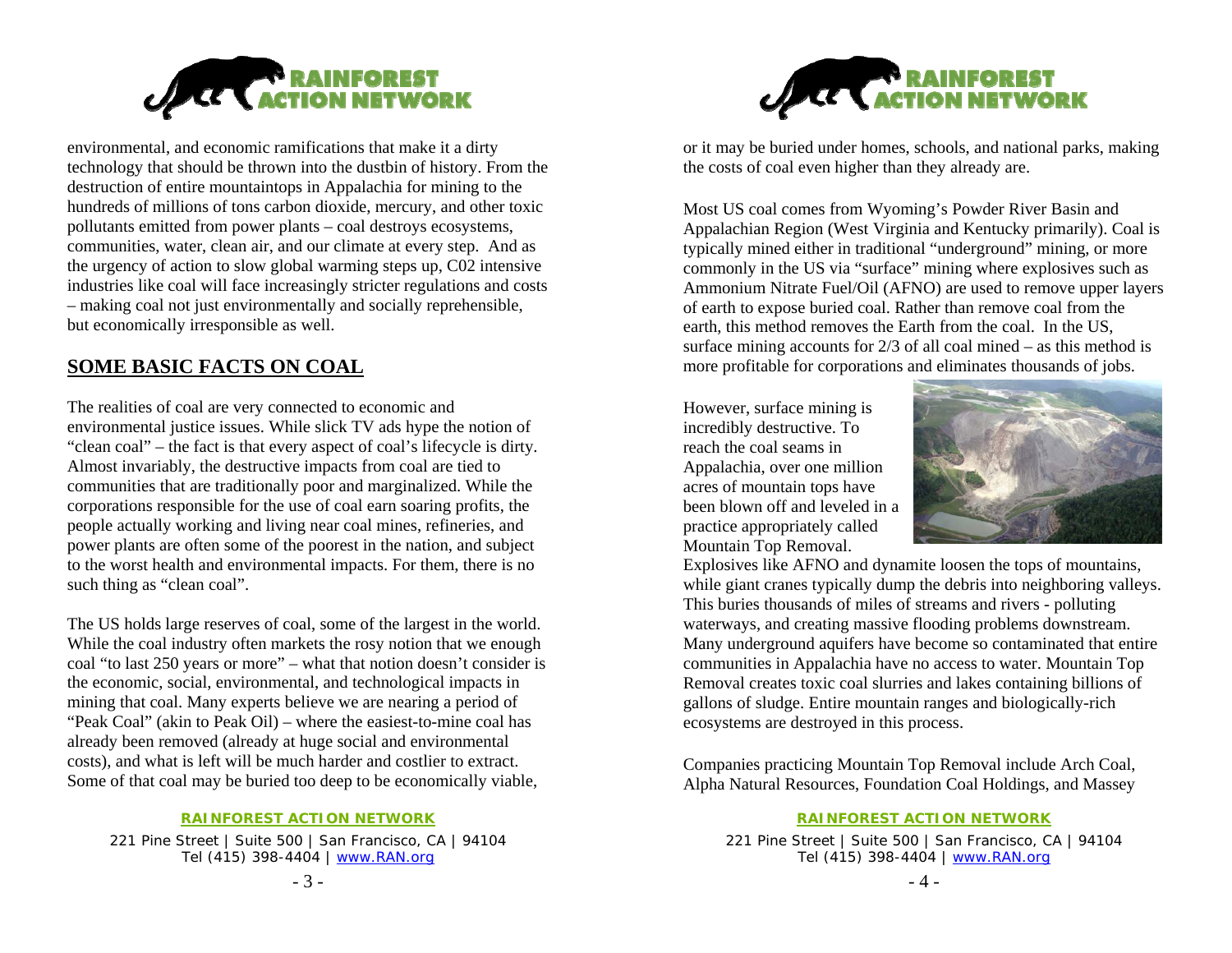

Energy. Massey in particular has been mired in controversy, most recently in May 2007 when the Federal Government sued them for thousands of mining violation in Appalachia, totaling \$2.4 billion in fines. The picture above is from a Massey mine in West Virginia. You can see the barren mountain, as well as the coal-sludge lake in the bottom corner.

Coal mining has always been a very dangerous occupation, historically one of the most dangerous industries in the world. Widely shared stories of the dangers of mining to gun-battles trying to prevent workers from unionizing are very real. Generations of families have worked in coal mines, and countless suffer from chronic lung disease, cancer, and other illnesses. US mines employed nearly 700,000 people in the 1920's, but now employ only 80,000 people, despite coal production being nearly double what it was then. At one time, entire communities in coal regions were created by the opportunities for employment – now many of those towns are highly

impoverished with severe unemployment rates as mine companies have destroyed the area and moved elsewhere.

Transporting coal is also a huge and dirty endeavor. Modern coal power plants use millions of tons of coal daily, and the bulk of the cost of using coal is in transportation. Depending on the location, transportation can account for up to 80% of the final cost of coal. Coal is largely moved from mines to power plants via rail or barge. A typical coal train can be over 100 rail cars - over a mile long carrying



hundreds of tons of coal! Large power plants will use entire train loads in a single day. Nearly 50% of all rail traffic in the US today is

#### **RAINFOREST ACTION NETWORK**

221 Pine Street | Suite 500 | San Francisco, CA | 94104 Tel (415) 398-4404 | www.RAN.org



just for transporting coal, using massive amounts of energy and fossil fuels in the process. Not only does coal transport create noise, but these trains and barges can leave coal dust along thousands of miles of track and river –a trail of pollution along its entire journey.

The primary usage of coal in the US (over 90%) is to fuel some 600 existing coal-fired power plants. Coal-fired plants produce approximately half of our net electricity production in the US, but are responsible for 80% of the greenhouse gas emission from the utility sector. In addition, dirty coal is starting to be pursued for uses including coal-to-liquid technologies (to create fuels such as diesel), as well as for fueling ethanol refineries.

Coal power plants are incredibly polluting, contributing to acid rain, global warming, and air pollution. Although there have been some advances in trying to limit traditional air pollutants from smokestacks such as sulfur dioxide and nitrous oxide, little has been done to control carbon



dioxide, the leading cause of global warming. In the US, coal is the largest single source of global warming pollution, emitting 1.94 billion tons of C02 in 2004 alone<sup>i</sup>, nearly 40% of total US C02 emissions. In terms of greenhouse gases, constructing just one new typical coal fired power plant is like adding one million cars on the road. With over 140 proposed plants in the US alone, pollution and greenhouse gas emissions will skyrocket. Coal clearly has no place in energy policy that responsibly addresses climate change.

In addition to C02, coal also contains uranium, thorium and other radioactive isotopes. Coal-fired power plants are also the single

### **RAINFOREST ACTION NETWORK**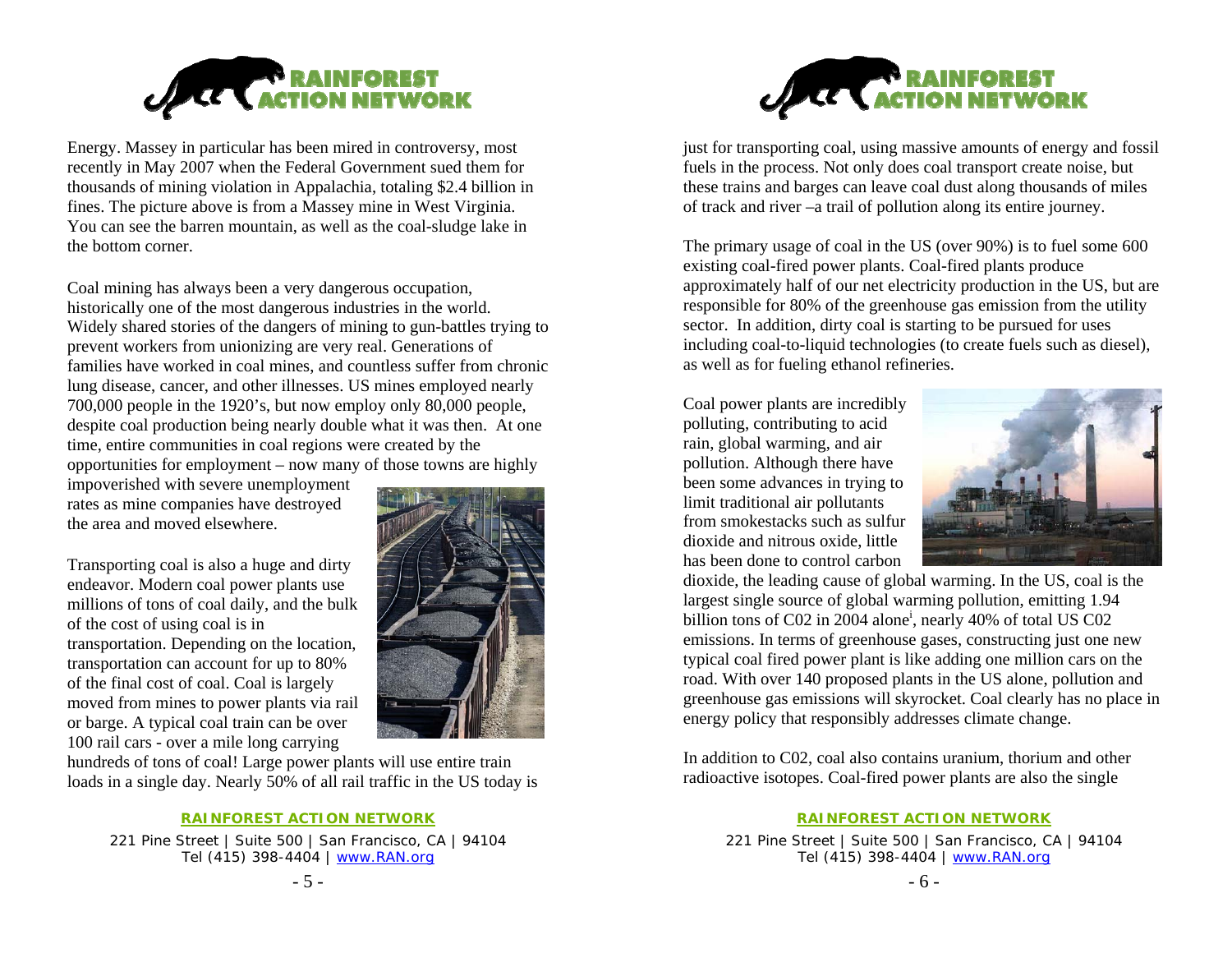

largest source of mercury in the US, accounting for 40% of industrial emissions<sup>ii</sup>. Mercury is a toxin, mutagen, and carcinogen linked to birth defects, breast cancer, lung- and nervous system damage. According to the American Lung Association, pollution from power plants causes **24,000 premature deaths annually***,* and hundreds of thousands of asthma attacks, heart attacks, and hospital visits.<sup>iii</sup>

A large coal-fired plant can burn over 500 tons of coal every single day. Typically, plants are located in poor, rural areas, creating huge environmental justice issues. Yet utility companies are a popular investment vehicle for banks and other large investors. With increasing de-regulation, so-called "Merchant Generators" often produce electricity that is sold out-of-state, so the people suffering most from the impacts of coal are often unseen. Banks, investment firms, and private-equity groups see these merchant generators as highly profitable – as the true social and environmental of coal are largely externalized and unaccounted for. The profits are privatized, but the costs are born by the public.

### **WHAT'S HAPPENING WITH COAL TODAY?**

Sadly, we are in the middle of a new so-called "Coal Rush". Due in part to the deregulation of the electricity and utility sectors, there is boom in proposed new coal development. According to the Department of Energy's National Energy Technology Laboratory, over 140 new coalfired power plants are currently proposed in the United States alone. None of the proposed

Estimated new C02 emissions if all 150 US plants are built: **624 Million tons of CO2/year** 

This is larger than the annual greenhouse gas emissions of 95% of the world's countries including:

Canada, United Kingdom, South Korea, Mexico, Brazil, Australia, France, Italy, Saudi Arabia, New Zealand, Poland, Spain, Ukraine

### **RAINFOREST ACTION NETWORK**

221 Pine Street | Suite 500 | San Francisco, CA | 94104 Tel (415) 398-4404 | www.RAN.org





plants on the DOE list would be built with the technology to capture and store C02 emissions – reinforcing the hypocrisy of "Clean Coal" claims by the industry.

Coal is planned to provide 57% of new electricity capacity by  $2030$ .<sup>iv</sup> Sadly, clean, renewable energies like solar and wind are currently forecast as only comprising 9% of that expected capacity. Given that coal-fired power plants comprise just less than half of electricity production in 2005, we are currently on a trajectory of actually increasing our reliance on destructive, dirty coal. The estimated lifetime of a coal power plant is 50-60 years, so if these new plants are built, we lock ourselves into a lifetime of dirty coal.

This is coming at a time when top scientists are warning that we have less than one decade to stabilize and REDUCE our greenhouse gas emissions if we are to avoid the most catastrophic impacts of climate change. We need to act now in order to stop the next generation of dirty power plants from being built.

### **WHO IS BUILDING THESE NEW COAL PLANTS?**

There are hundreds of companies involved in electricity generation, and it's a rapidly growing and profitable industry. The National Energy Technology Laboratory tracks over 140 coal plant proposals in the US alone, and the list below reflects the 20 companies sponsoring the largest new coal power plant development. Most of these companies have substantial involvement in existing coal-fired power plants in addition to these proposed new projects. Some responsible companies are recognizing that clean energy is way of the future, but these companies only seem to care about the short-term bottom line.

**RAINFOREST ACTION NETWORK**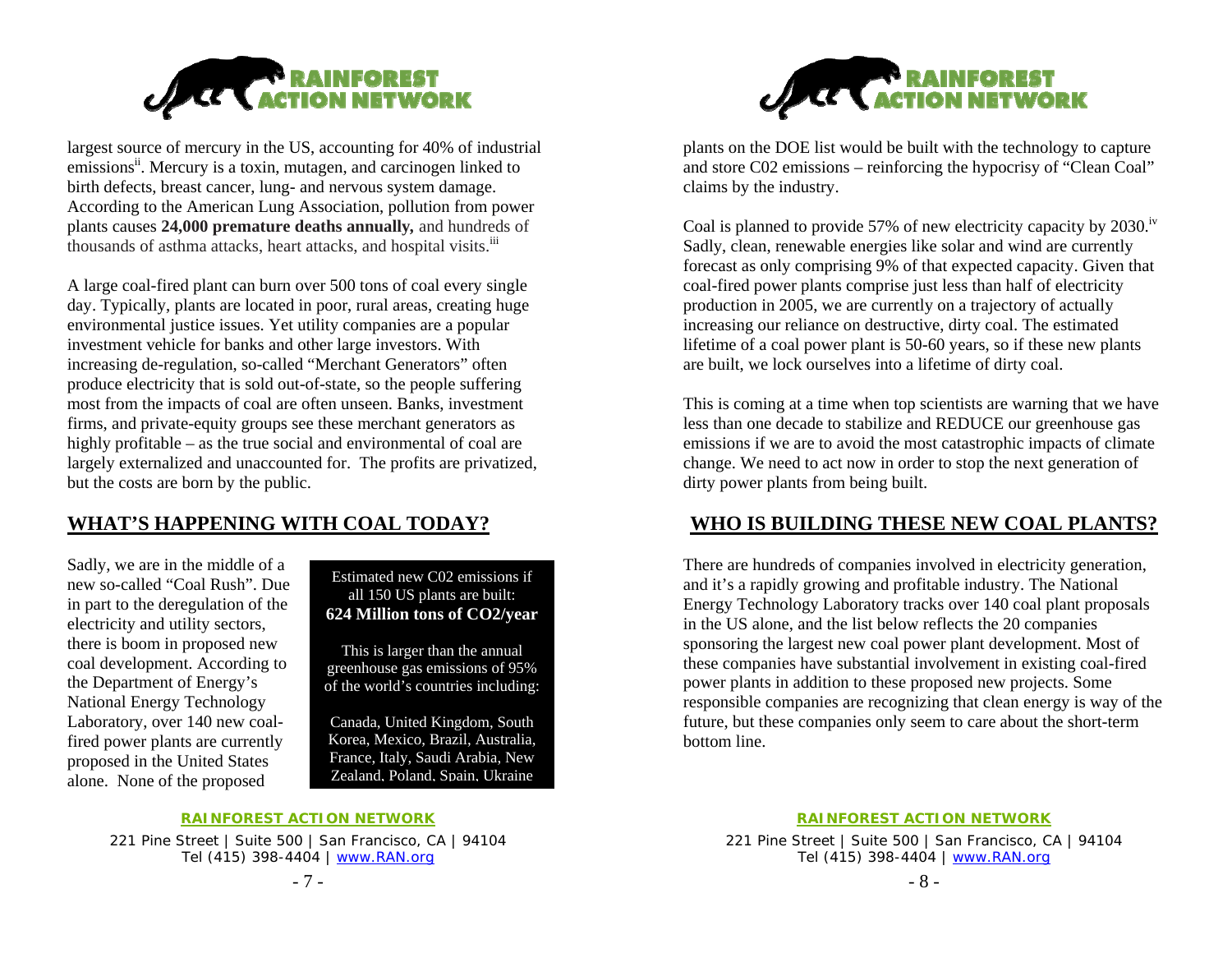

American Electric Power is already the single largest emitter of greenhouse gasses in the country, and on a path to keep that disgraceful title. But Dynegy is giving them a run for their money. And companies like Peabody Energy are also heavily involved in extraction – coal from Peabody's mines supply about 10% of total US electricity production.

| Owner                  | Locations       | # Plants                 | Est. $CO2^v$        | Est. Cost      |
|------------------------|-----------------|--------------------------|---------------------|----------------|
| Dynegy $/$ LS          | IL, IA, TX, AR, | 9                        | 65.1 million tons   | \$11.6 billion |
| Power                  | VA, NJ, CO, GA  |                          |                     |                |
| American               | OK, VA, OH,     | 5                        | 21.8 million tons   | \$6.4 billion  |
| <b>Electric Power</b>  | WV, AR          |                          |                     |                |
| Peabody Energy         | NM, IL, KY      | 3                        | 21.5 million tons   | \$4.8 billion  |
| MidAmerican            | IA, WI, UT, WY  | $\overline{4}$           | 21.3 million tons   | \$3.3 billion  |
| Energy                 |                 |                          |                     |                |
| <b>NRG</b>             | DE, NY, LA, TX  | $\overline{4}$           | 17.7 million tons   | \$5.2 billion  |
| <b>Composite Power</b> | <b>WA</b>       | 1                        | 16.3 million tons   | \$3.9 billion  |
| Clean Coal             | $\Pi$           | $\mathbf{1}$             | 15.6 million tons   | \$2.8 billion  |
| <b>Power Resources</b> |                 |                          |                     |                |
| <b>TXU</b>             | <b>TX</b>       | 3                        | 15.1 million tons   | \$3.7 billion  |
| Sithe Global           | NV, NM          | $\overline{2}$           | $14.6$ million tons | \$3.5 billion  |
| <b>EnviroPower</b>     | IL, IN, KY, PA  | $\overline{\mathcal{L}}$ | 13.8 million tons   | \$3.0 billion  |
| Florida Power &        | FI.             | $\overline{3}$           | 13.4 million tons   | \$3.2 billion  |
| Light                  |                 |                          |                     |                |
| Sempra                 | NV, TX          | $\overline{2}$           | 13.3 million tons   | \$2.8 billion  |
| Generation             |                 |                          |                     |                |
| Santee Copper          | <b>SC</b>       | $\overline{2}$           | 12.2 million tons   | \$2.4 billion  |
| Erora Group            | IL, KY          | $\overline{2}$           | 11.5 million tons   | \$2.1 billion  |
| <b>Great Plains</b>    | KS, MO          | $\overline{2}$           | 11.1 million tons   | \$2.1 billion  |
| Energy                 |                 |                          |                     |                |
| Southern               | MS, FL          | $\overline{\mathcal{L}}$ | 10.9 million tons   | \$3.8 million  |
| Company                |                 |                          |                     |                |
| Sierra Pacific         | NV              | 1                        | 9.7 million tons    | \$3.2 billion  |
| <b>Illinois Energy</b> | $\Pi$ .         | $\mathbf{1}$             | 9.7 million tons    | \$1.7 billion  |
| Group                  |                 |                          |                     |                |
| Duke Energy            | IN, NC          | $\overline{2}$           | 9.3 million tons    | \$2.8 billion  |
| Dominion               | VA, OH          | $\overline{2}$           | 7.8 million tons    | \$1.9 billion  |
|                        | <b>TOTAL</b>    |                          | 331 million         | \$74.2         |
|                        |                 |                          | tons                | billion        |

#### **RAINFOREST ACTION NETWORK**

221 Pine Street | Suite 500 | San Francisco, CA | 94104 Tel (415) 398-4404 | www.RAN.org



### **THE OPPOSITION IS GROWING….**

Just in the first few months of 2007, there have already been substantial victories stopping some of these projects, and the momentum is growing. In Texas, TXU faced massive national and grassroots opposition to their coal plans, and scrapped 8 of 11 proposed plants. In North Carolina, Duke Energy was denied permits to build an 850 megawatt plant citing the fact that efficiency and renewable energies would better serve the community. And just in May of 2007, FPL was denied permits to build a massive coal plant in Glades County, Florida.

Regulatory boards and public utilities commissions have started denying coal plant applications across the country, calling for prioritizing clean energy options. Construction and permitting costs are sky-rocketing for companies proposing new coal due to legal hurdles and grassroots opposition. Many companies are realizing that investments in energy efficiency and renewable energy make more economic sense, as well as environmental sense.

There are dozens of campaigns happening across the country to stop these new coal power plants and end mountain-top removal. With massive grassroots opposition from community, environmental, and health groups and vocal supporters like Al Gore, Presidential candidate James Edwards, and top NASA scientist James Hansen, we have the momentum right now to truly put the "final nail in coal's coffin." RAN believes that one of the most effective routes we can take to stop dirty coal development by going to its source: funding. While supporting grassroots campaigns and struggles around specific coal development, RAN is pursuing a national strategy that pulls the rug out from under coal – by going to straight to Wall Street financiers.

**RAINFOREST ACTION NETWORK**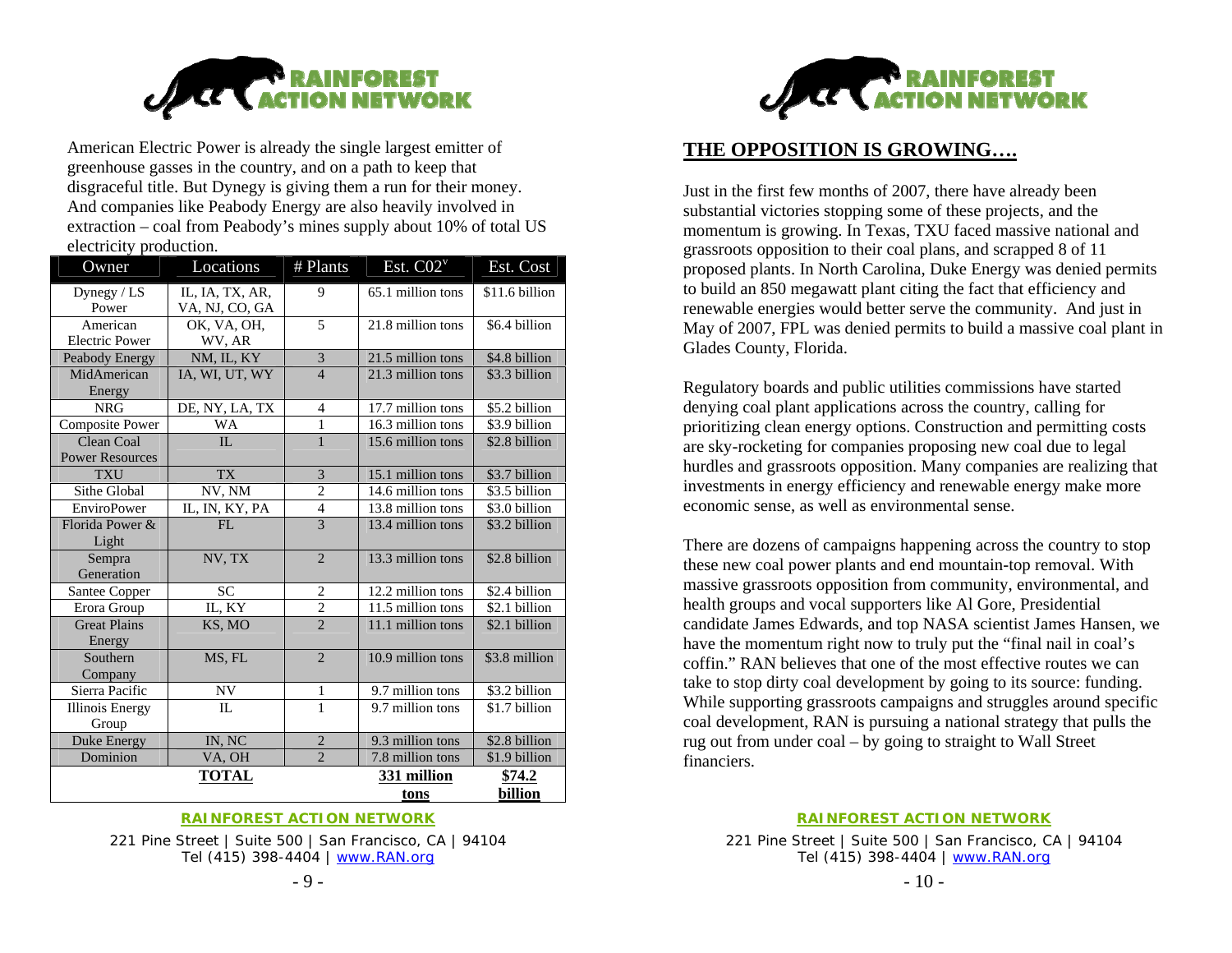

### **WHO IS FUNDING THESE NEW PLANTS?**

Conservative estimates for the cost to build these ~150 plants start at **\$144 billion** dollars, not counting the costs for mining, transportation, materials, or the unaccounted costs of pollution. If you look at the total number of new coal plants that are planned around the world, these new plants will emit 30% more CO2 than all previous human uses of coal. In a world that is trying to stop climate change, continuing usage of coal cannot be part of the equation.

In the recent authoritative report by Sir Nichols Stern on the economics of climate change – the "externalized" costs (meaning the hidden costs of health, environmental, and climate damage born by the public) of one ton of CO2 emissions are calculated at \$85. $\mathrm{v}$ <sup>t</sup> This means these 150 new plants will negatively impact not just our environment – but the economy as well – to the tune of \$50 billion per year. Instead of the "polluter

pays", the public pays.

There is a lot of money being spent to continue our reliance on a technology that we know is unsustainable, heavily polluting, and utterly destructive. We have better options. This is money that should be invested in a clean energy future: on energy efficiency and renewable energies like wind and solar. We believe that we all share a responsibility in addressing climate change.

There are over 150 new coal-burning power plants currently on the drawing board. Let's keep them there.

Governments must act to regulate greenhouse gas emissions, corporate polluters must reduce those emissions, and we expect Wall

### **RAINFOREST ACTION NETWORK**

221 Pine Street | Suite 500 | San Francisco, CA | 94104 Tel (415) 398-4404 | www.RAN.org



Street to aggressively finance the transition to a low carbon economy. It's time that Wall Street is held accountable for their role in funding climate change.

Many banks don't publicly share details on where they invest their (and often times OUR) money. However, RAN has identified the following banks as the primary financial supporters of coal. Some of these banks RAN has worked with in past years to develop better environmental and human-rights policies – but meaningful policies and action addressing climate change are still lacking. Our goal is to hold banks accountable for their financial support of climate-killing industries like coal. Together, we can push Wall Street to drive a rapid transition away from deadly fossil fuels, and to end investments in new coal. It's time to build a vibrant, healthy, and equitable lowcarbon economic future.

## **What coal companies have Wall Street banks profited from recently?**

**Bank of America:** Alpha Natural Resources, Arch Coal, Consol Energy, Florida Power & Light, Foundation Coal Holdings, Massey Energy, Peabody Energy

**Citigroup:** Alpha Natural Resources, Arch Coal, American Electric Power, China Coal Energy Company, Consol Energy (CNX), Dominion Resources, Duke Energy, Dynegy, Florida Power & Light, Foundation Coal Holdings, Massey Energy, Mid-American Energy, NRG Energy, Peabody Energy, Southern Company, TXU, Xcel Energy



### **RAINFOREST ACTION NETWORK**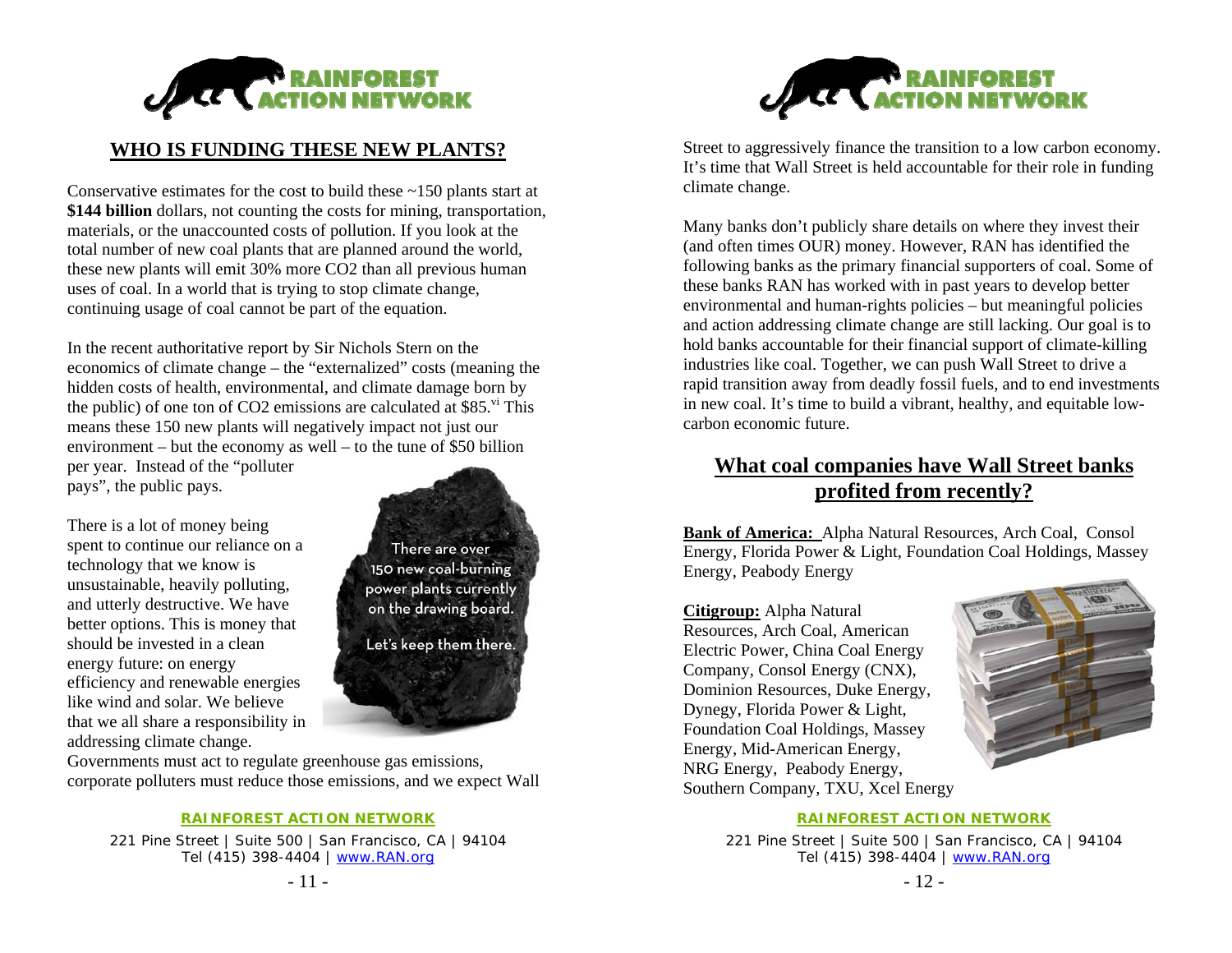

**Credit Suisse:** Duke Energy, Dynegy, MidAmerican Energy, Peabody Energy, TXU

**Goldman Sachs:** American Electric Power, Duke Energy, Energy Capital Partners, Massey Energy, Sierra Pacific Resources, Southern Company, TXU, Xcel Energy

**JP Morgan Chase:** Consol Energy (CNX), Dynegy, Great River Energy, MidAmerican Energy, Peabody Energy, TXU

**Lehman Brothers:** Alpha Natural Resources, American Electric Power, Dynegy, Florida Power & Light, Peabody Energy, Sierra Pacific Resources, Southern Company, TXU, Xcel Energy

**Merrill Lynch:** Alpha Natural Resources, LS Power (Dynegy), Sierra Pacific Resources, TXU

**Morgan Stanley:** Alpha Natural Resources, Dynegy, Duke Energy, Florida Power & Light, Peabody Energy, Southern Company, TXU, Xcel Energy

**Wells Fargo:** Alpha Natural Resources, Consol Energy (CNX), MidAmerican Energy, Peabody Energy, Xcel Energy

**We have a simple demand to Wall Street. Stop financing new coal development, and adopt comprehensive climate change policies that address all investments and operations.** 

### **WHAT ARE THE SOLUTIONS?**

Smart, responsible energy policy lies in prioritizing renewable energies and energy efficiency. The cleanest power plant is the one that isn't built – and we can meet our energy needs much more

### **RAINFOREST ACTION NETWORK**

221 Pine Street | Suite 500 | San Francisco, CA | 94104 Tel (415) 398-4404 | www.RAN.org





cheaply through investments in energy efficiency measures, and clean renewable sources like wind, solar, and geothermal energy. The future of coal is clearly an environmental disaster, but it is also an economic disaster. Respected scientist Amory Lovins estimates that by the time you mine, transport, burn, and deliver the electricity derived from coal, only about 3% of the original energy of coal is used to light our homes – which is a waste on every level.

We can no longer ignore the costs of climate change to the global economy and the social and ecological devastation it brings. We will ultimately be footing the bill for energy companies that rely on carbon-intensive industries and banks that profit from it. The costs of continuing to rely on dirty coal are only going to rise, while the costs of clean renewable energy will only continue to go down.

If invested in energy efficiency measures, the \$144 billion being spent on new coal could reduce US electricity demand by about 19 percent in 2025, making the need for new coal power plants irrelevant. The McKinsey Global Institute shows how we could cut energy consumption by half using existing clean-energy technologyvii. The Swiss Federal



Institute of Technology estimates that the US can reduce its per-capita electricity usage by 80% through energy efficiency<sup>viii</sup>. The International Energy Agency estimates we can cut global C02 emissions by 470 million tons simply by switching to compact fluorescent light bulbs –meeting over half of the Kyoto protocol goals!ix

### **RAINFOREST ACTION NETWORK**